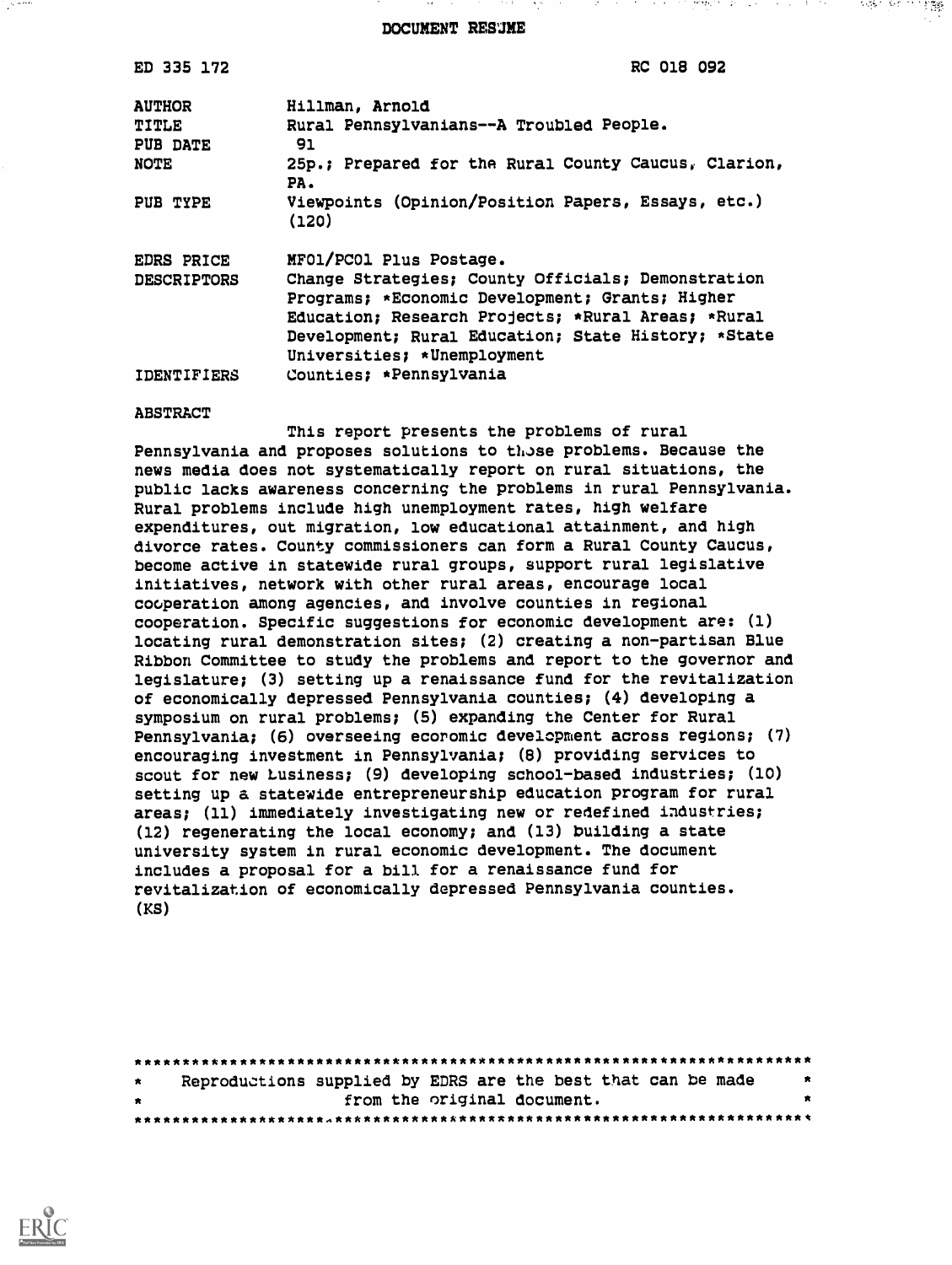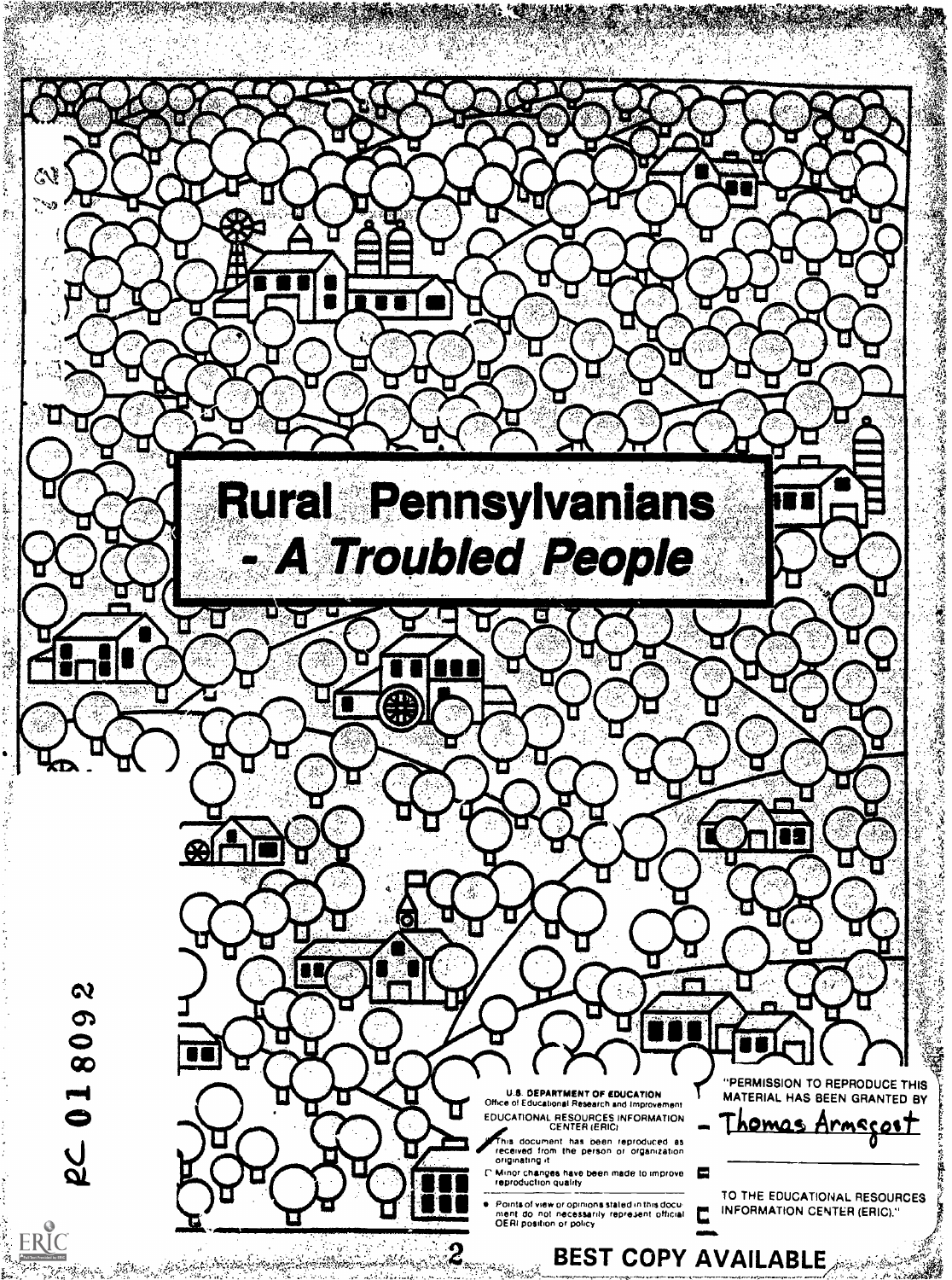# Rural Pennsylvanians A Troubled People

أشترتها والمرارين

A document that presents the problems of rural Pennsylvania and proposes solutions to those problems.

### Prepared for the Rural County Caucus

Commissioners: Tom Armagost, Keith Martin and David Black - Clarion County - Harry Fred Bigler - Clearfield County -

by

Artiold Hillman Riverview Intermediate Unit

For further information call 814/226-4000

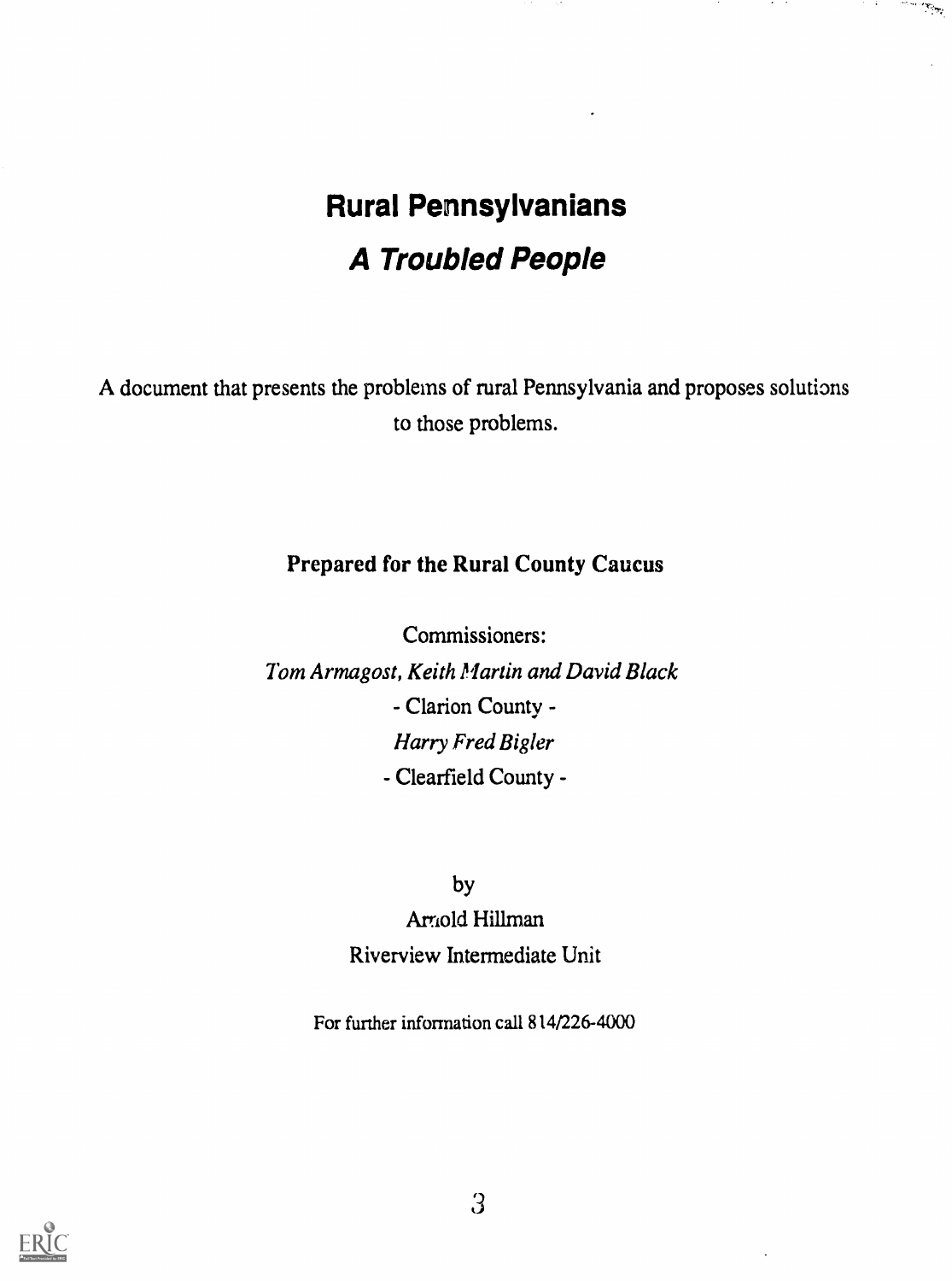### TABLE OF CONTENTS

 $\mathcal{L}_{\mathcal{A}}$ 

|                                                               | $\overline{2}$           |
|---------------------------------------------------------------|--------------------------|
|                                                               |                          |
| Some Specific Observations About Rural Problems               | 5                        |
| So What Can We Do as County Commissioners?                    | $\overline{\mathcal{I}}$ |
| Some Specific Suggestions About Economic Development          | 9                        |
|                                                               | 9                        |
|                                                               |                          |
|                                                               |                          |
|                                                               |                          |
|                                                               |                          |
|                                                               |                          |
|                                                               |                          |
|                                                               |                          |
|                                                               |                          |
|                                                               |                          |
|                                                               |                          |
| Regeneration of Our Local Economy                             | 13                       |
| State University System in Rural Economic Development  14     |                          |
| Renaissance Fund for Revitalization of Economically Depressed |                          |
|                                                               |                          |
|                                                               | <b>20</b>                |
|                                                               | 21                       |



 $\bullet$ 

 $\sim 10$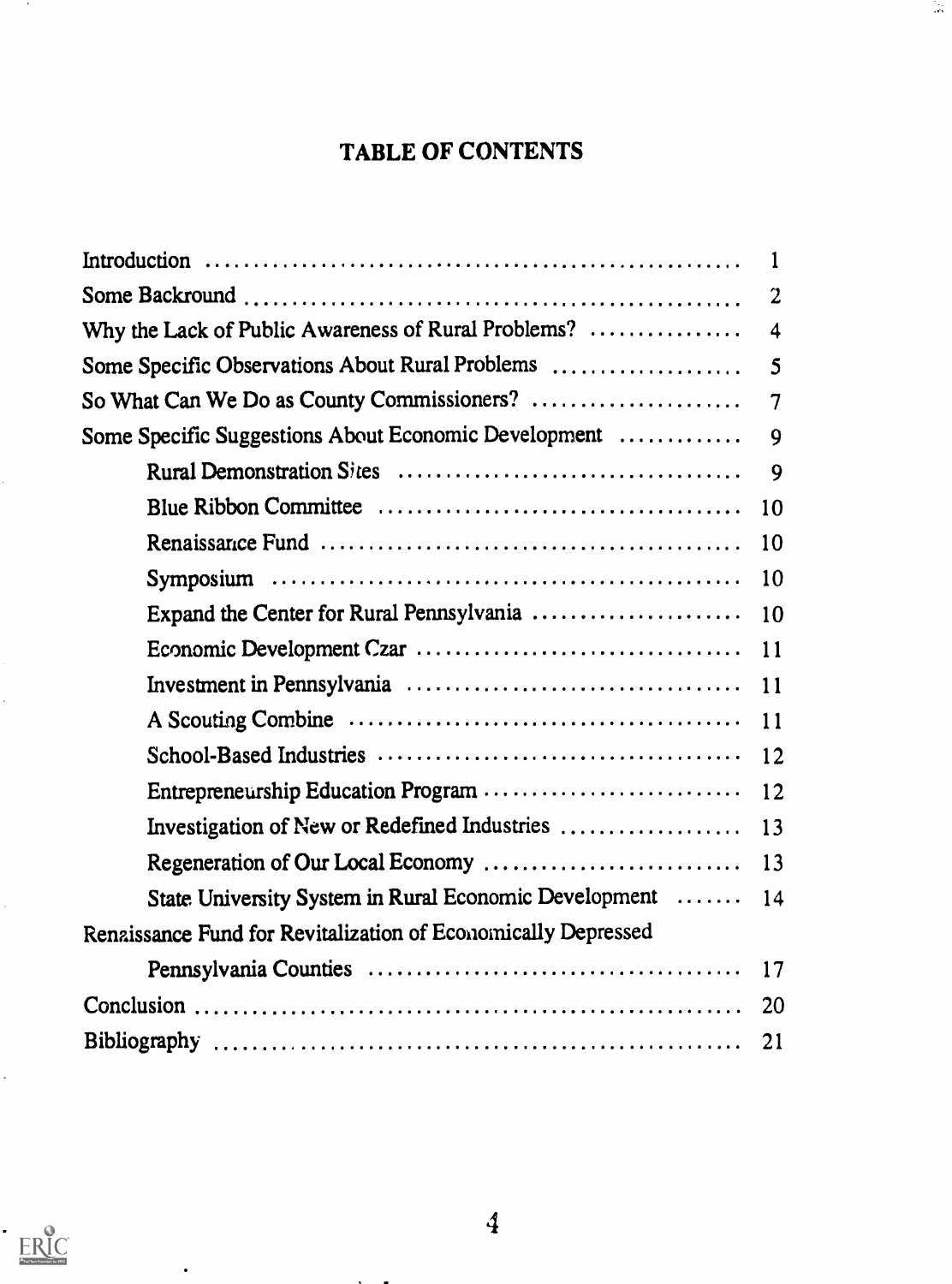### INTRODUCTION

 $-1-$ 

regi

We now live in a global village, where events in one corner of the world impact on the entire planet. The concept of local self-interest is long past. When one segment of our populace is dying a slow and agonizing death, it will soon spread and affect us all. We cannot let rural Pennsylvania become a ward of our economically healthy and thriving urban areas. The creation of a rural "welfare state" in our midst will become a weight that we will not be able to bear.

The following document is both a list of problems and succinct plans for remediation. Pennsylvania recognizes America's rural heritage as the cornerstone of our democratic principles. Let us once again turn our attention to those who are the bulwark of our Commonwealth and its history.

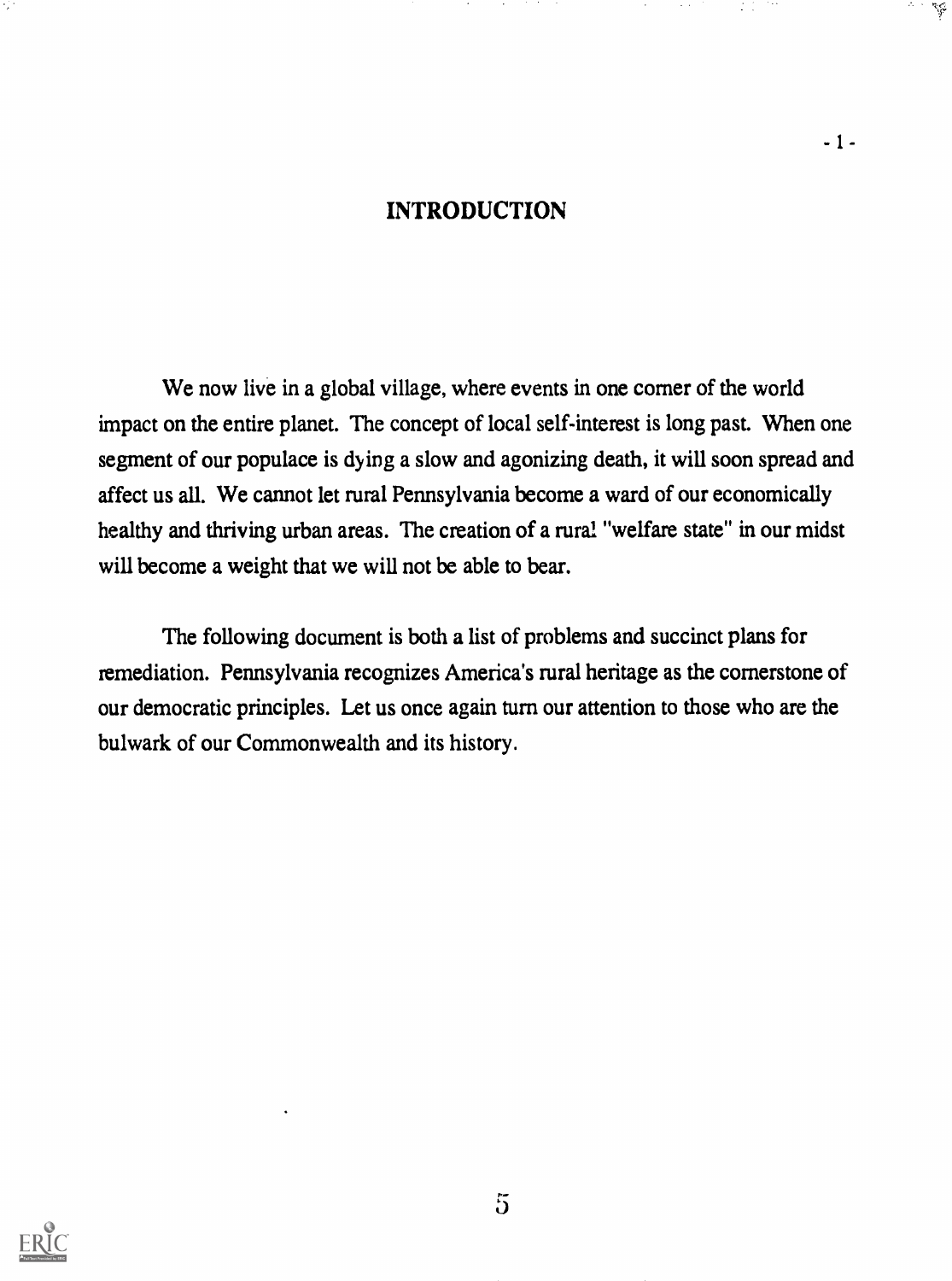#### SOME BACKGROUND

Rural America, and therefore rural Pennsylvania, was the bastion of our agrarian base well into the twentieth century. By the 1950's, mechanization of agriculture created a surplus population with a need for jobs. Factories placed in rural and semi-rural areas were then populated with people whose work ethic, in many cases. exceeded their urban counterparts.

Those factories that flourished in the mid 20th century have now been removed by their absentee landlords to foreign countries. The robotization of industry has reduced the need for semi-skilled workers. The location of high tech industries to metropolitan centers has laid. waste the rural worker's ability to supplement his farm income or to make a living.

In Pennsylvania, the diminution of the coal industry has brought the picture of ready jobs to a conclusion. In such areas as Clarion County, where thirty five coal companies once flourished, two are now functioning faebly. Where a high school graduate, or even a dropout, commanded a five figure salary for operating a coal truck, the company that owned that truck no longer exists. Industries, such as the glass manufacturers, once the pride of Rural Pennsylvania, now find themselves co-opted by a plastic oriented society that demands quick disposal and unbreakalle containers. The result of this shift is a diversification of the companies into plastic production in mechanized plants far from Rural Pennsylvania.

Since 1978, Pennsylvania has been above the national unemployment statistics by from one to two percent. By 1986, Pennsylvania was below the national average. National statistics indicate that heavily rural areas seem to suffer longer and harder during times of unemployment than do urban areas. This trend exists in our own state. While the national unemployment rate for 1987 was 6.2% and 5.7% in



6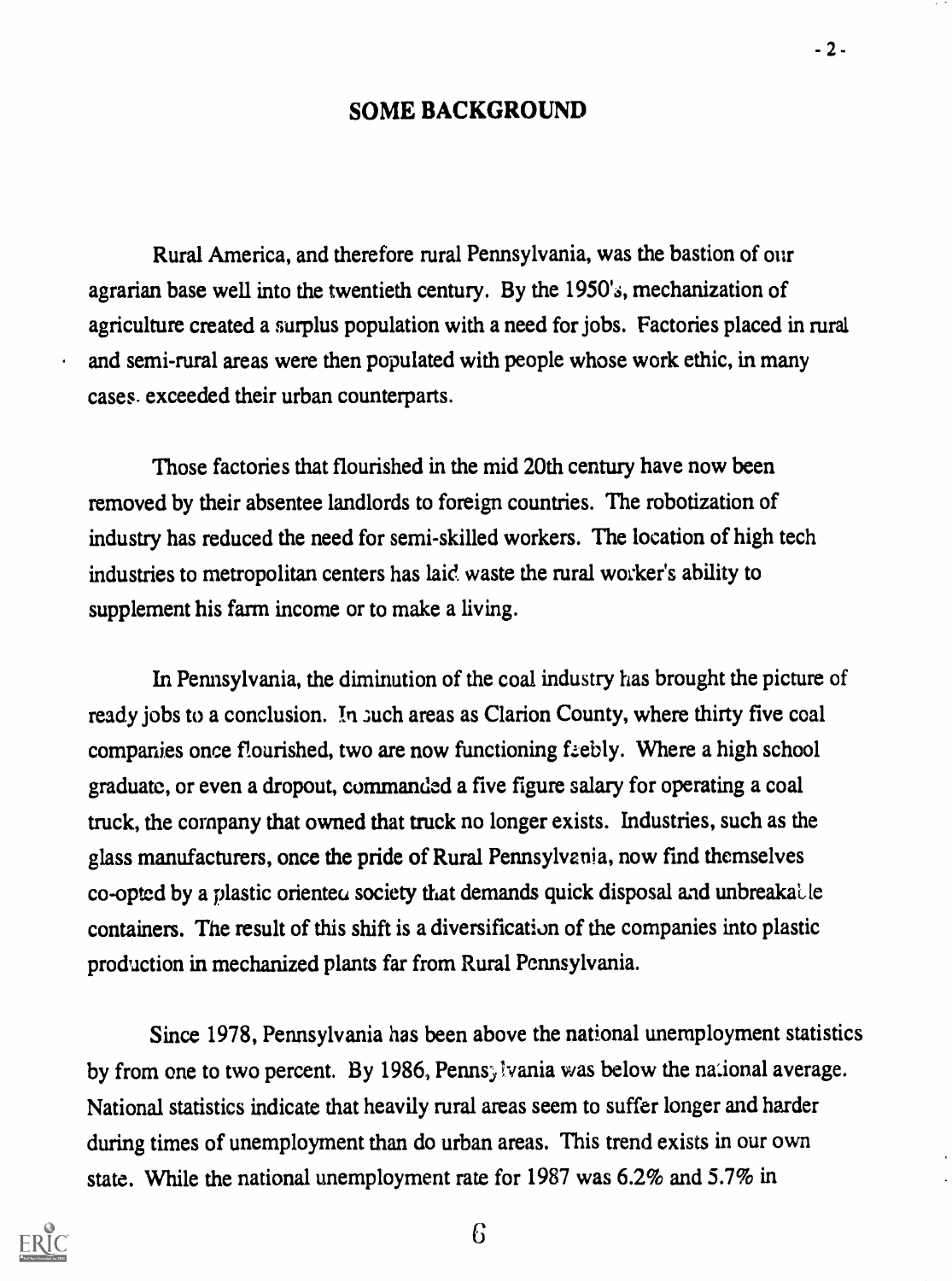Pennsylvania, the unemployment rate for such rural counties as Forest (10.3%), Clearfield (9.7%), Fayette (10.1%), Greene (13.2%), Huntingdon (9.8%), Armstrong (9.5%) and Clarion (9.5%) are all significantly higher. It appears that in many cases rural unemployment rates are twice the urban rates. In a state where thirty-seven counties have no measurable urbanized areas (towns over 10,000), the problems of unemployment are severe.

 $-3-$ 

 $\sim$  85

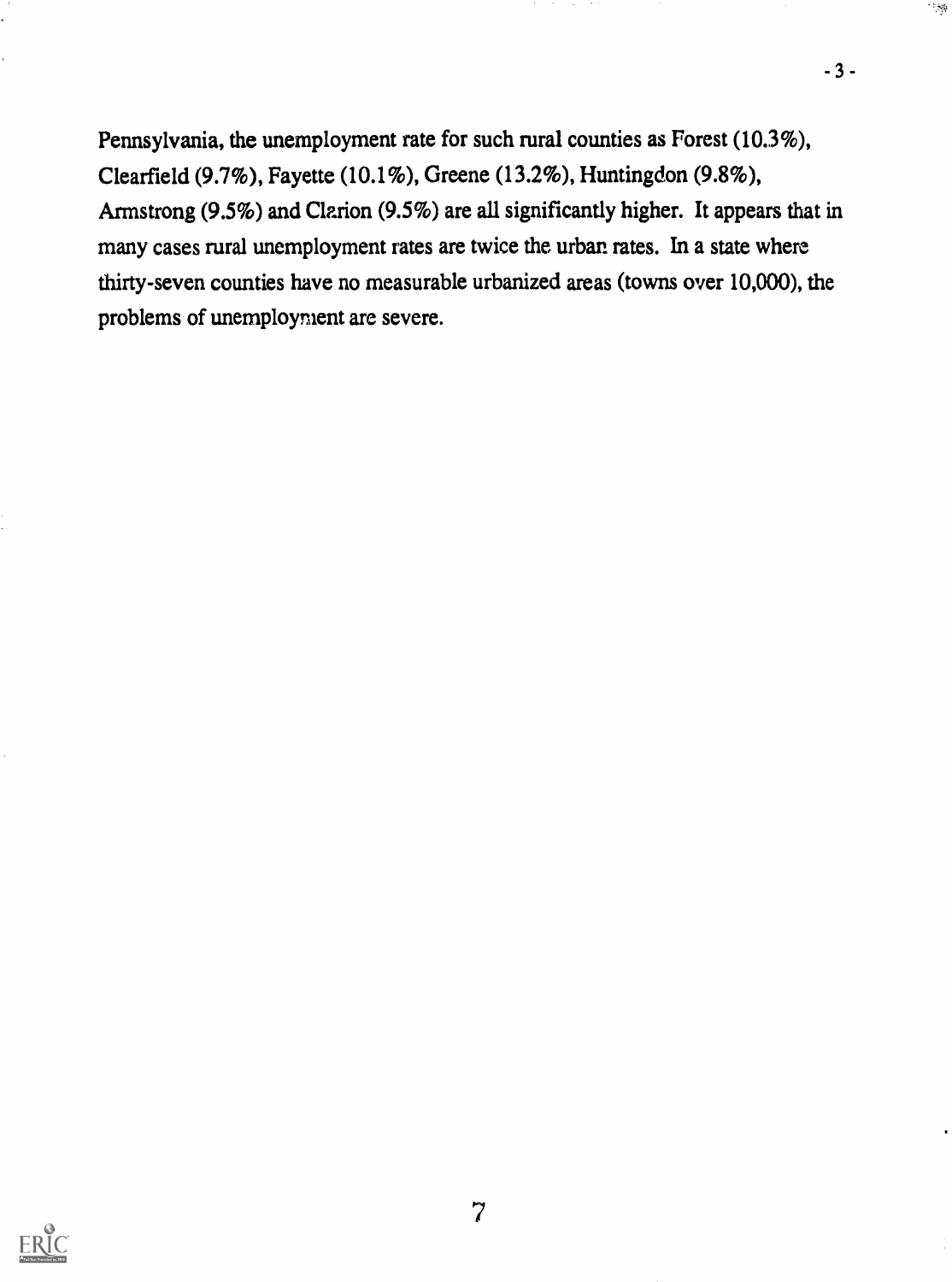### WHY THE LACK OF PUBLIC AWARENESS OF RURAL PROBLEMS?

 $-4-$ 

Turn on the evening news, or better still watch the cable news channel for a long period of time. Whether one watches the national news or stories from Altoona, Johnstown, Scranton, Erie, Harrisburg, Pittsburgh or Philadelphia, there are no news stories that tell of the combined plight of our rural folks. Larger television or radio stations may report isolated events or statistics for an individual place or the entire state, but rarely a complete story about rural Pennsylvania.

The print media in large metropolitan areas cover a wide range of topics concerning their travails. However, the Oil City Derrick, the Titusville Herald, the Punxsutawney Spirit or Bradford Era cannot tell the story of the entire scope of rural Pennsylvania.

Our public, both rural and urban, are not aware of the ills of rural Pennsylvania. The compilation of rural data, so common for metropolitan areas and reported by the media, is not generally available to either public. This lack of awareness creates an aura of placid acceptance of the worsening economy of rural Pennsylvania.

Recently, articles in the Wall Street Journal and Newsweek magazine have described the surface of rural problems. The magnitude of the plight of rural people has yet to hit the Harrisburg Patriot, the Philadelphia Inquirer, the Pittsburgh Post-Gazette or the major TV stations.



 $S$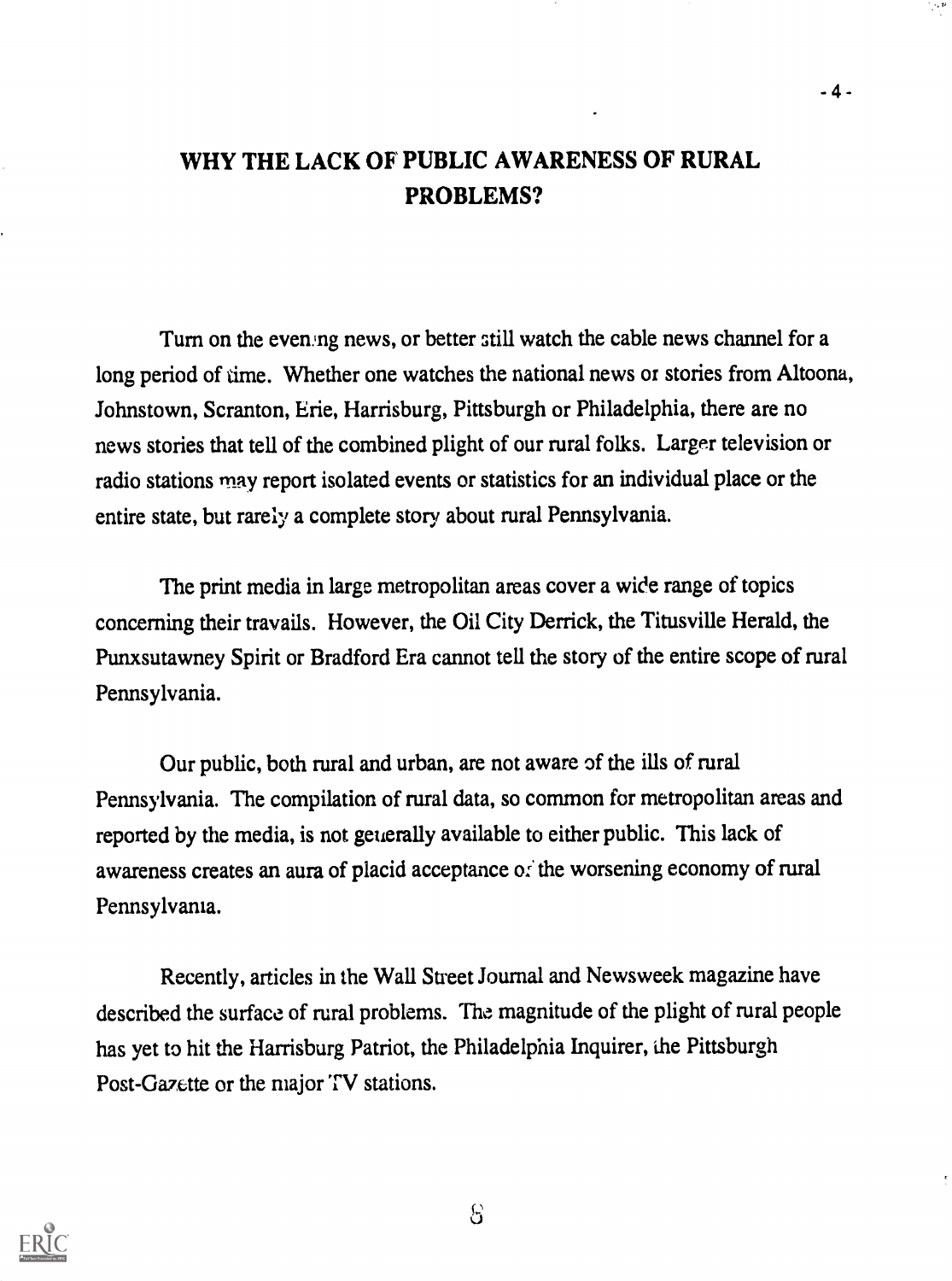### SOME SPECIFIC OBSERVATIONS ABOUT RURAL PROBLEMS IN PENNSYLVANIA

 $-5 -$ 

- 1. In June of 1988, the statewide unemployment rate (not seasonally adjusted) was 5.6%. The unemployment rate for rural counties was 6.7%.
- 2. Of the ten counties with the highest unemployment rates in 1985, 1986 and 1987, nine of them were rural.
- 3. Government programs tend to focus on urban areas when dealing with economic development programs.
	- A. PIDA (Pa. Industrial Development Authority) loans in 1986 of me 90 projects funded, 68 were in urban counties - of the \$45,631,624 in the project \$33,082,241 (72.5%) was spent in urban areas.
	- B. Of the 919 Revenue Bond and Mortgage projects in 1986 757 (82%) were in urban areas. The \$1.41 billion represented 86.3% of the \$1.63 billion available for the program.
- 4. In 1986, 10 counties had welfare expenditures per capita above the state average of \$318.96. Six of those counties were rural. The rural counties had expenditures higher than that of Philadelphia's \$674.36. Snyder County - \$1296.78; Venango County - \$1038.09; and Montour County - \$1033.12.
- 5. People are leaving rural areas at a rate that exceeds the migration in the 60's and  $50'$  (a national trend).
- 6. Are there good jobs in your counties for your sons and daughters?



9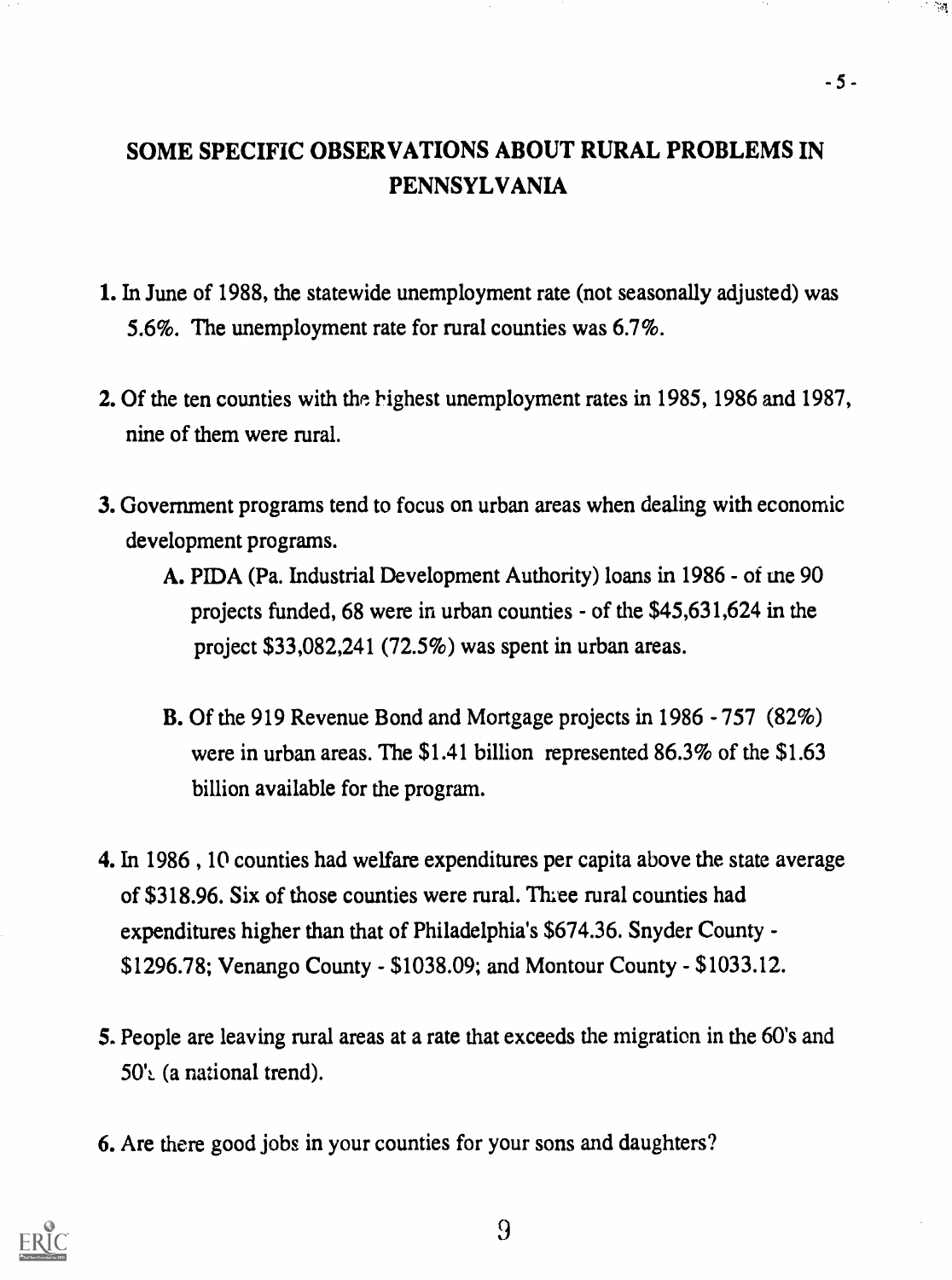- 7. The average rate of post-secondary education in Pennsylvania is 49.53%. Of the 42 counties with over 50% rural populations, 36 (85.71%) have rates below the state average. Of the 25 urban counties, 11 (44%) counties were below the state average.
- 8. The state average percent of people getting welfare payments was 6.4% in 1986. There were 16 counties with averages above the state's - 11 of them were rural.
- 9. The average in divorce statistics for 1985 in Pennsylvania per thousand population was 3.4 %. Seventeen counties were above the average. Fourteen of those counties were rural.
- 10.We are 30.7% of the population. Do we receive our share of Pennsylvania's resources?

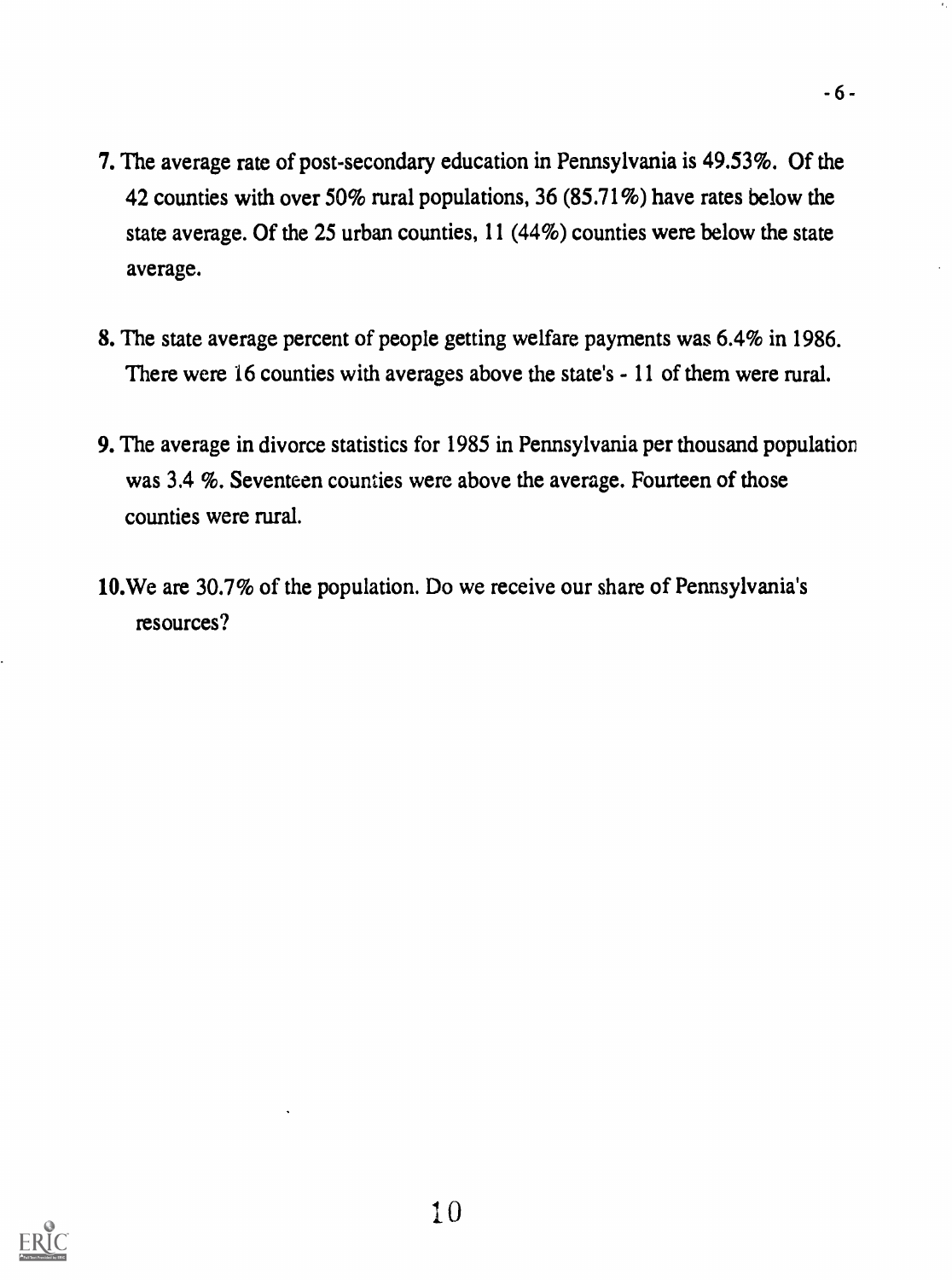#### SO WHAT CAN WE DO AS COUNTY COMMISSIONERS?

Political power rests in the arms of those who represent the majority of the Commonwealth. Rural people must develop LEADERSHIP and a spirit of COOPERATION to get a fair share of the American Dream. For too long "We act like a nickel and dime constituency and then we're stunned that all we get are nickels and dimes." Rural people have a deep and abiding faith in the democratic system by which we live. We were a rural country when we were born. We helped to create the manner by which we are governed. Now it appears that we must remind those people in charge of our heritage and our need to be treated equitably.

Here are some POLITICAL suggestions:

- I. Form a Rural County Caucus to speak out for rural Pennsylvania. Rural County Commissioners are closest to local problems and represent a large constituency  $(42 \times 3 = 126)$  within elected officials.
- 2. Become active in statewide rural groups (Rural Coalition, Rural Electric Co-op, PA Association of Rural & Small Schools).
- 3. Inform legislators of your views as a group.
- 4. Support rural legislative initiatives on a state and national level.
- 5. Look at the state budget from a rural perspective.
- 6. Involve your counties in regional cooperation in tourism, economic development, transportation, joint purchasing, social services, and so on. If you already do it, bless you.



나는 손으로<br>기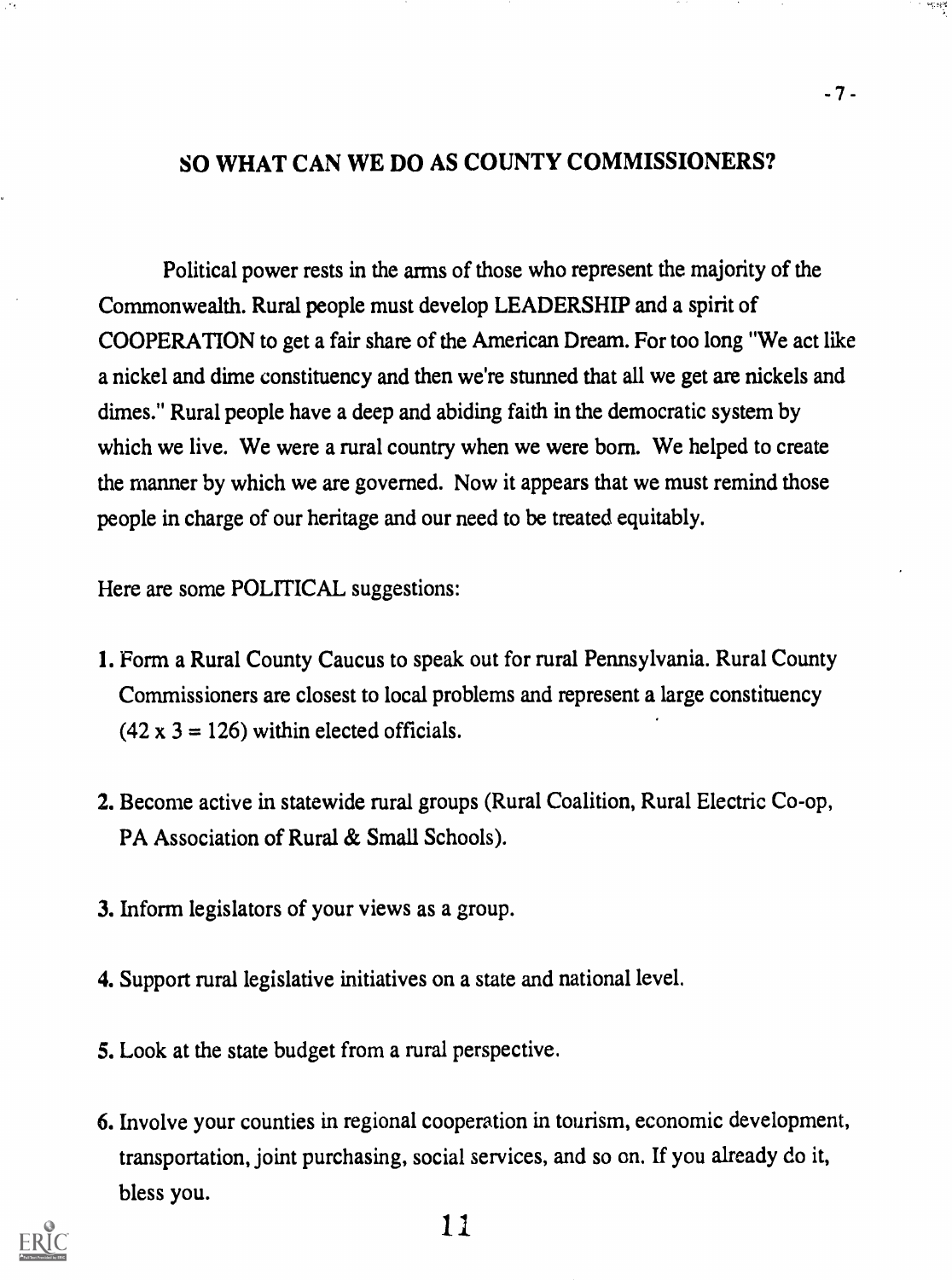7. Network with other rural areas around the state who have similar problems and have solved them.

 $-8 -$ 

- 8. Familiarize yourselves with the advantages of living in rural areas clean environment, good place to raise children, small town living, individual attention, lower living costs, etc.
- 9. Build partnerships between county government, other agencies, local businesses and fmancial institutions.
- 10. Encourage cooperation between agencies schools, tourism, chambers of commerce.
- 11. Who is really doing economic development in your area? Centralize the process.
- 12. Why can't rural areas be on the "cutting edge" of technology?
- 13. Help raise your county's expectations.
- 14. Encourage our congressmen to join the Congressional Rural Caucus (H2-595 House Office Building, Washington, D.C. 20515; 202/226-3737; Frank G. Tsutras)

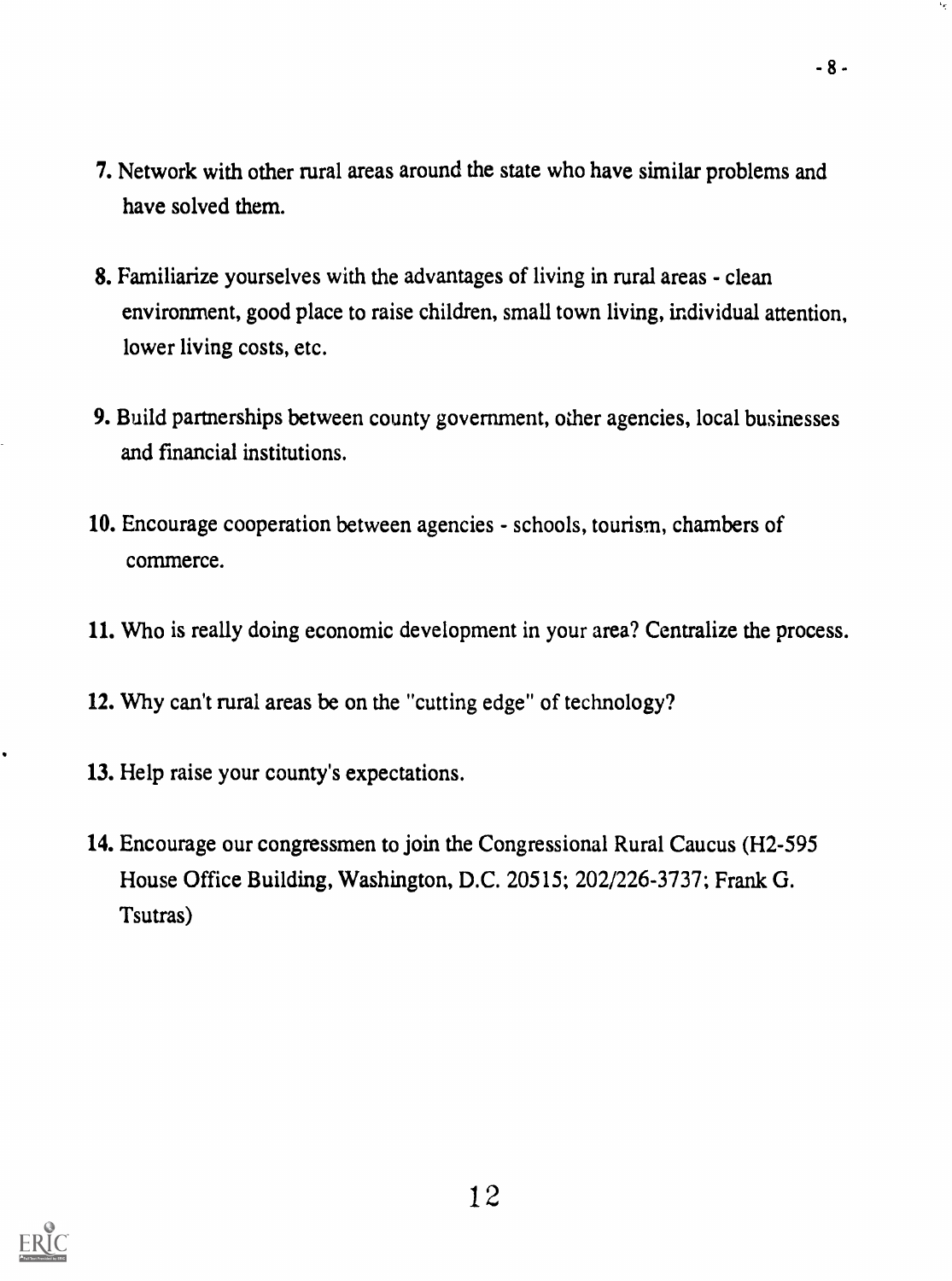## SOME SPECIFIC SUGGESTIONS ABOUT ECONOMIC DEVELOPMENT IN RURAL P7ANSYLVANIA

### #1 RURAL DEMONSTRATION SITES

We must test the ability of all the forces of society, both the private and public sectors, to cooperate in the solution of a problem. We can create a prototype region within Pennsylvania and then marshall the forces of state government and private industry to solve the problems of just one area.

- 1. Choose any rural county or set of counties in one place in Pennsylvania.
- 2. Provide the area with the priority status for all governmental programs.
	- A. Funding for Economic Development
	- B. Educational and Vocational Monies
	- C. Road and Bridge Funding
	- D. Social Service Monies
	- E. Funding for Sewage and Water Projects
- 3. Provide one liaison person within the government to act as ombudsman for the area.
- 4. Prov:de tax credits for companies investing in the area either start up or expanding (this could be a reduction of a state tax).
- S. Establish foreign trade and enterprise zones in the area.
- 6. Encourage municipalities to cooperate with each other by providing monetary incentives.
- 7. Encourage county governments to work together to provide joint services.



.9.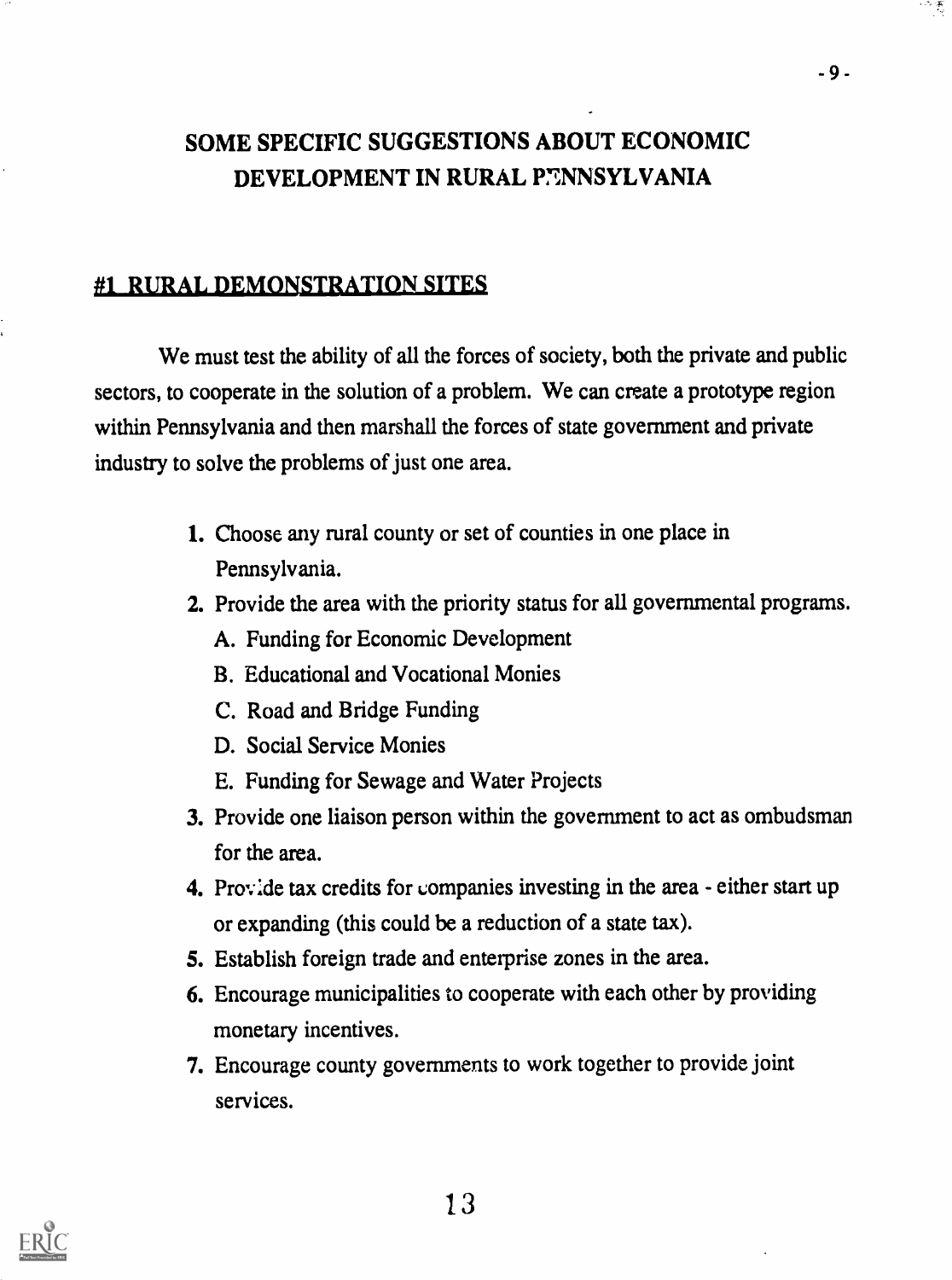### #2 BLUE RIBBON COMMITTEE

A non-partisan Biue Ribbon Committee of both private and public representation must be appointed to study the problems of rural Pennsylvania and report to the Governor and legislature within a short period of time.

## #3 RENAISSANCE FUND FOR THE REVITALIZATION OF ECONOMICALLY DEPRESSED PENNSYLVANIA COUNTIES

(see page 17 for a separate proposal for a bill to be passed by the legislature)

### #4 SYMPOSIUM

To call attention to the plight of rural Pennsylvania, a "State Symposium on Rural Problems" should be held now. The Governor would be the main speaker. The details of the event would not be as important as the impetus that it might serve in getting things going.

### #5 EXPAND THE CENTER FOR RURAL PENNSYLVANIA

With the largest rural population in the United States, it is mandatory that we continue to fund the Center for Rural Pennsylvania. This center could be the ongoing force for the gathering of data and the providing of human resources for solving rural problems. This fledgling organization is located in Harrisburg and is available to the legislature, administration, counties and private industry. Staffmg and resources should be enlarged as a line item in the budget. The center could then be expanded to work on: Rural Education, Rural Economic Development, Rural Social Problems, etc.

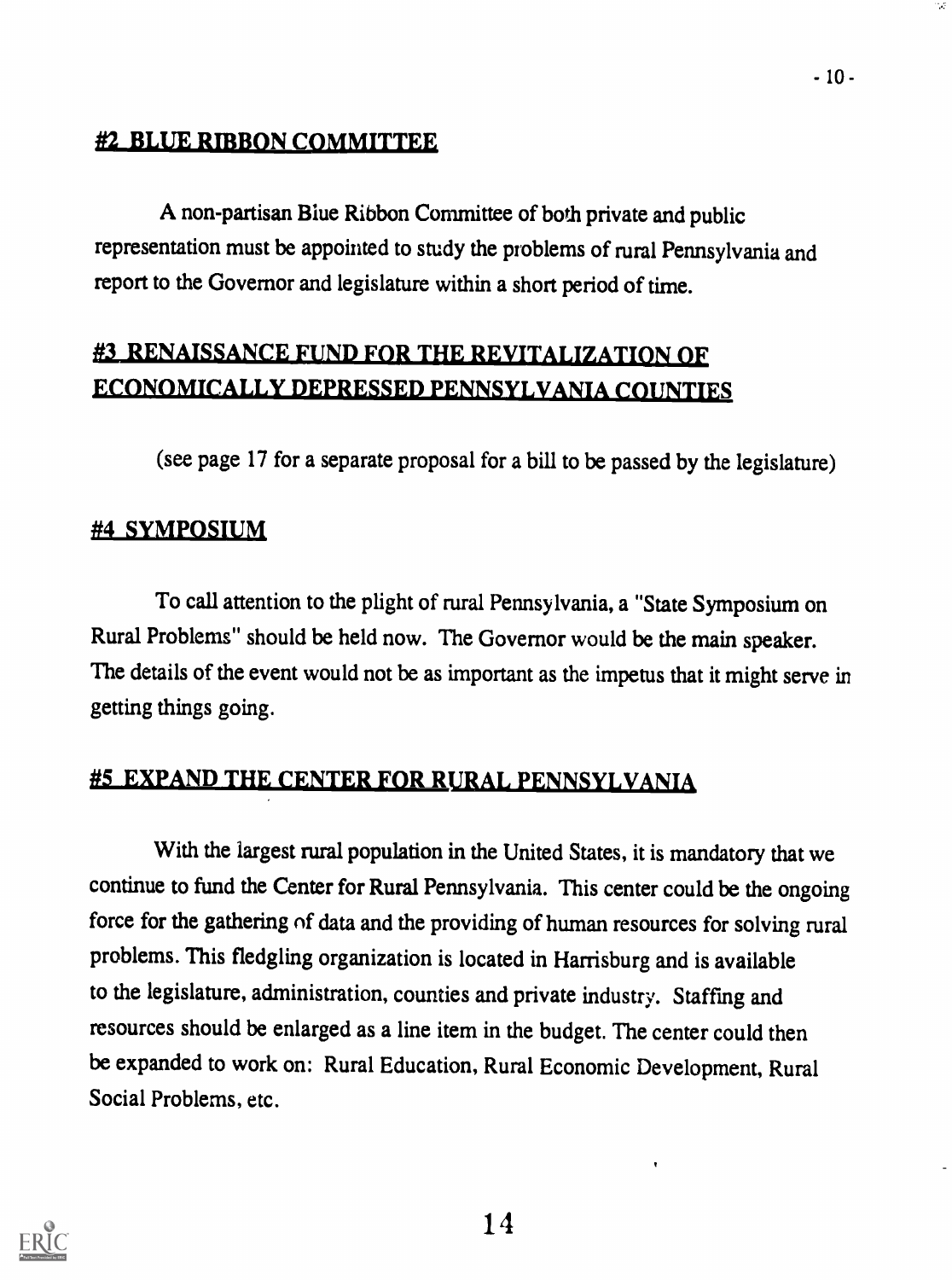#### #6 ECONOMIC DEVELOPMENT "CZAR"

In an era of the decentralization and localization of government, it seems contradictory to present such an idea. However, the fragmentation of economic development across our Commonwealth has hurt rural Pennsylvania. Attention has been paid and monies have been allocated with scattered regard to huge unemployment problems in rural areas. How will areas with the inability to provide program writers, grant writers, eigislative lobbyists, etc., ever have a chance for the programs and funds that are available? We need an overseer to watch out for everyone's interests.

#### #7 INVESTMENT IN PENNSYLVANIA (Where does the dough  $\epsilon$ 0?)

What are our large banks, investment bankers, stockbrokers and bond houses telling clients about investing in Pennsylvania? We need a gathering of all these people to ask them some questions, to listen to them and their suggestions for getting rural Pennsylvania to the top of their preferred lists. Encourage their people to invest in rural areas in our Commonwealth, rather than in overseas activities.

#### #8 A SCOUTING COMBINE

Just as the NFL has its scouting organization to seek out talent across the country, couldn't we in Pennsylvania set up an organization that would scout for new businesses, new patents, new licenses and talent for our state? Couldn't we charge a fee for this service to local municipalities and private firms to bring in new ideas and businesses to Pennsylvania?



15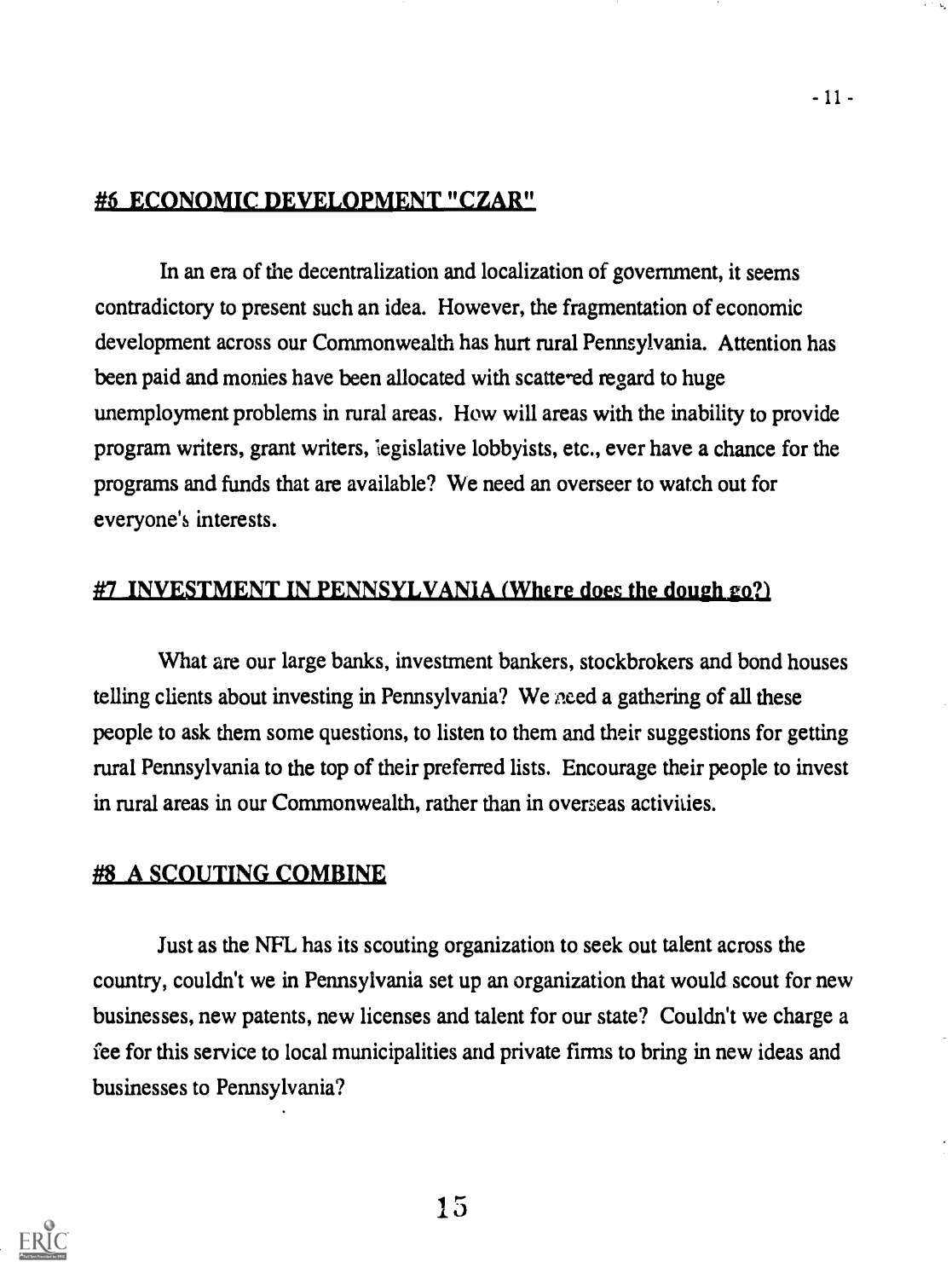### **#9 SCHOOL-BASED INDUSTRIES**

A new idea has arisen in a number of states, blurring the distinction between public and private enterprise. As an example, the University of Georgia helped two local public high schools to set up and train youngsters to start private businesses (not in competition with all other local businesses). One was a day care center, another a goat milk production facility and a third an eleven mile long railroad. All of these projects were successful and profitable. If we are really looking to stimulate entrepreneurial skills, here's a good start.

### #10 STATEWIDE ENTREPRENEURSHIP EDUCATION PROGRAM **FOR RURAL AREAS**

During the 12 month period ending September 1983, the number of jobs in small business dominated industries increased 2.6% about twice the rate for large businesses. Small business income in 1983 increased 18% over 1982. In that same time period, wages and salary income rose by only 6.1%. According to Peter Drucker, from 1950-1970 the growth dynamics of America's economy lay in established institutions, but since 1970 and especially since 1979, these dynamics have moved to the entrepreneurial sector. Entrepreneurs start their businesses where they live. We need to create a climate whereby we can nurture those kind of people. The goal of entrepreneurship education is to establish the value of small business to the nation. This kind of education process could take place in local communities, local schools (vocational & regular), universities, or even at the courthouse.

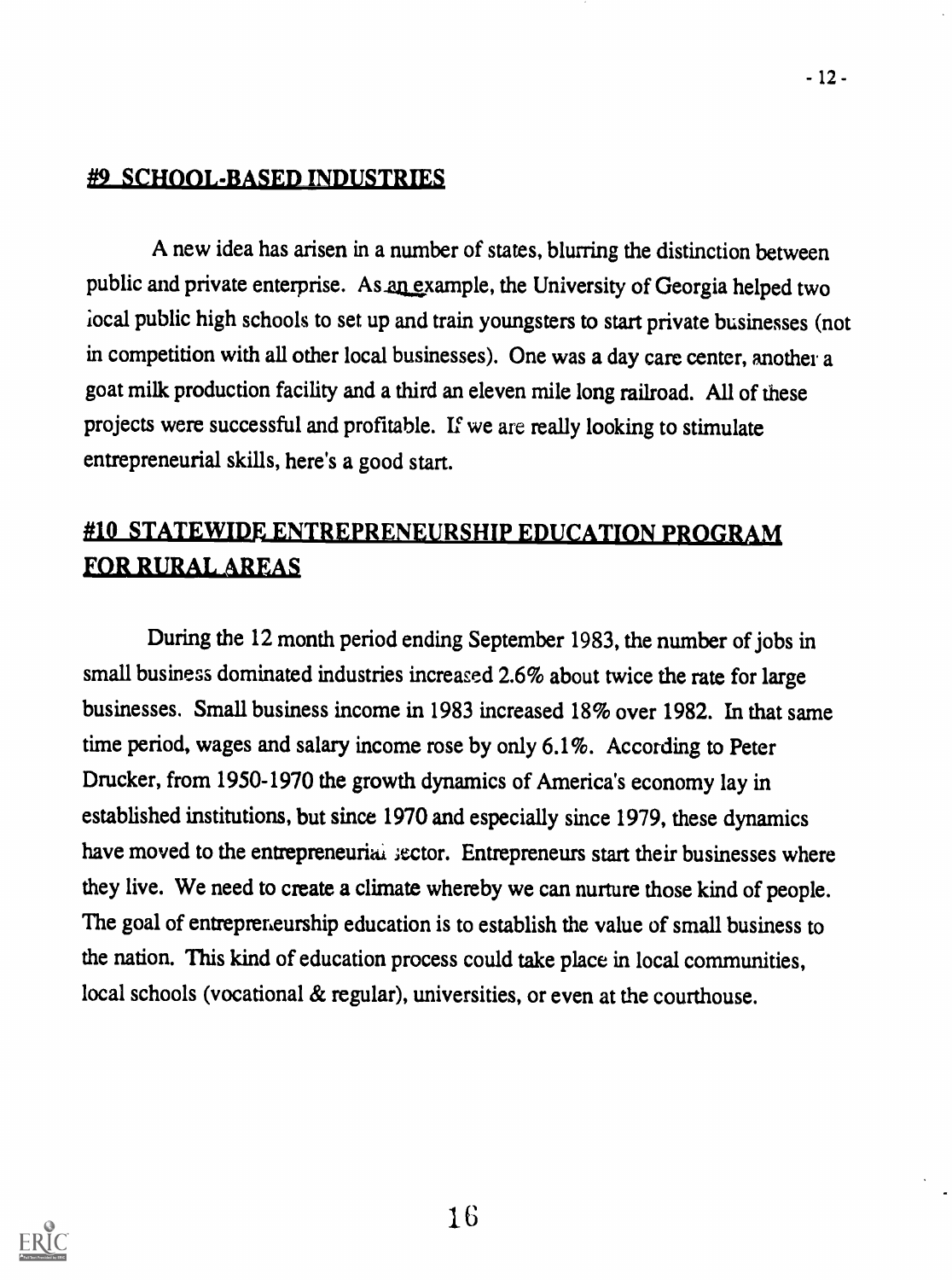### #11 IMMEDIATE INVESTIGATION OF NEW OR REDEFINED **INDUSTRIES**

We must carve out some niche of 21st century technology or life styles to begin here in Pennsylvania. We must see ourselves as capable models for the creation of new industries or the redefmition of old industries. We cannot continue to chase the "Smokestack Industries." Here are some suggestions:

I. Continuous crop production (new technology available)

- Electric generation with high sulphur coal (new technology available)
- III. Novel approaches to waste management ( new technology available)

IV. Statewide approach to tourism and leisure time (redefming the industry)

#### #12 REGENERATION OF OUR LOCAL ECONOMY

Have you heard the term "Banana Republic?" It was used to describe South American countries that sent us their raw materials, so that we could add value to it and resell it to the rest of the world. We now import so many things into our area food, wood products, things that were cultivated, mined or drilled in our area, exported, added to in value, and then sold back to us. We could be described as a Banana Republic. We have 75% of the world's hardwoods in Northwestern Pennsylvania and Southern New York. We send them to Japan for construction of furniture and then import them at pleasant costs. Pennsylvania is one of the great agricultural states, yet we import over 71% of our food. We spend over 8 billion dollars of our dough for food coming into our area. We could expand our own food production locally. We could encourage local markets, maintain the farm resource base, and expand consumer awareness. There are many ways of discovering what we can do for ourselves - conduct market searches (in agriculture, energy, preventive health care). We could have a local goods and services fair. We could even encourage local people to start businesses that would serve the large companies in our

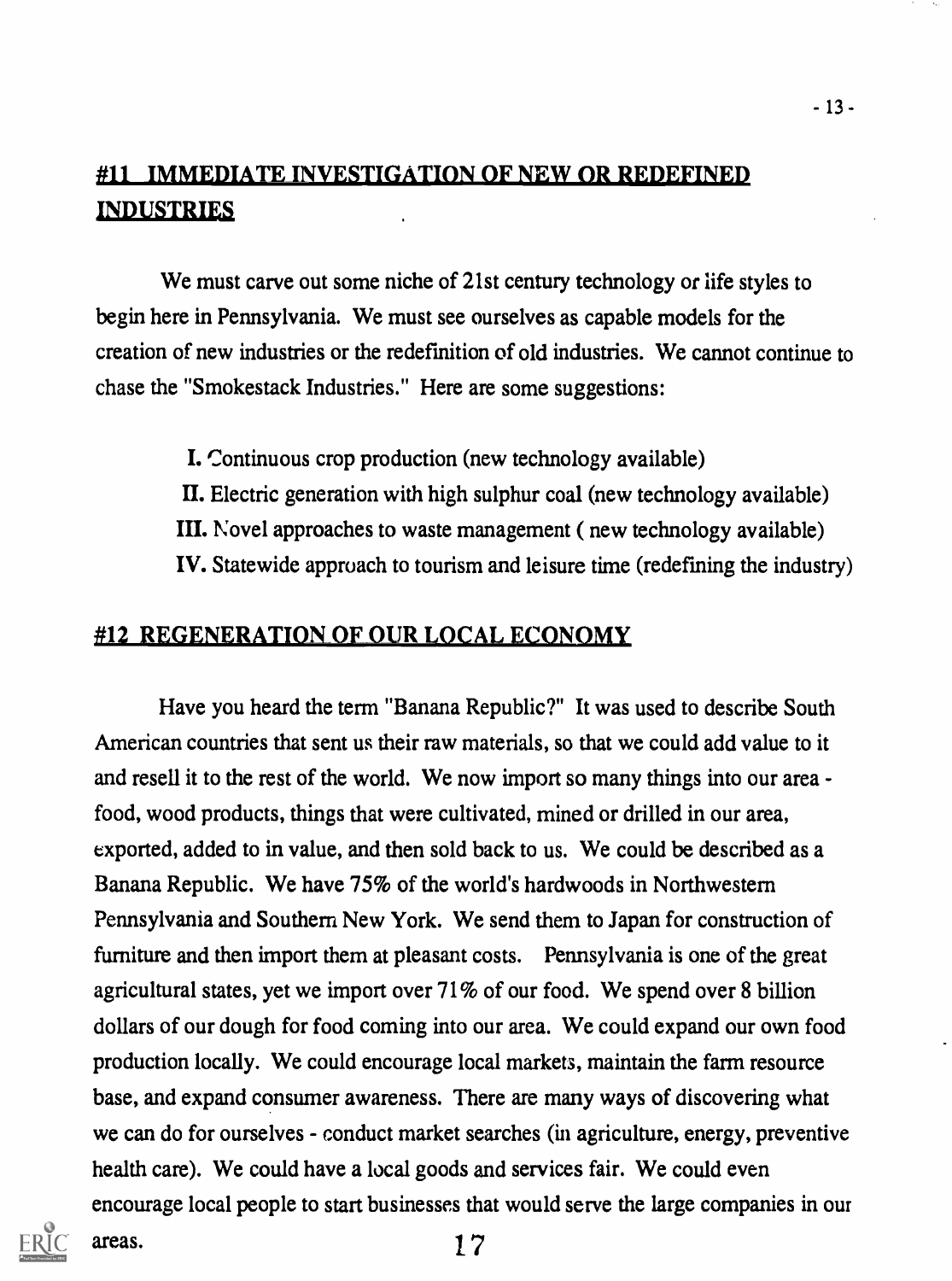### NIVERSITY SYSTEM IN RURAL ECONOMIC DEVELOPMENT - A RIDICULOUSLY LOGICAL PROPOSAL

Part of the mission statement of the entire state university system in our Commonwealth is this:

- \* To provide undergraduate and graduate instruction for students to and beyond the master's degree in liberal arts, sciences, the professions and other applied fields, including the teaching profession, with opportunities for research, artistic effort and scholarly achievement and personal growth consistent with the mission of the system.
- \* To provide continuing education, community and public services in accord with the needs and aspirations of citizens and the social, cultural, economic, and technical needs of the Commonwealth.
- \* To participate in and help provide leadership for the economic revitalization and development of the Commonwealth.
- \* Chiefly residential, and located outside the larger cities, the state system universities shall emphasize a collegiate experience where living and learning go together.

These four statements have led us to suggest what can be called a ridiculously logical proposal,

- A. Whose objectives are these:
	- \* To improve education in Pennsylvania
	- \* To improve the economy and quality of life in rural Pennsylvania
	- \* To improvo quality of the state universities of Pennsylvania
	- \* To develop leadership in certain new or innovative fields of study 1 8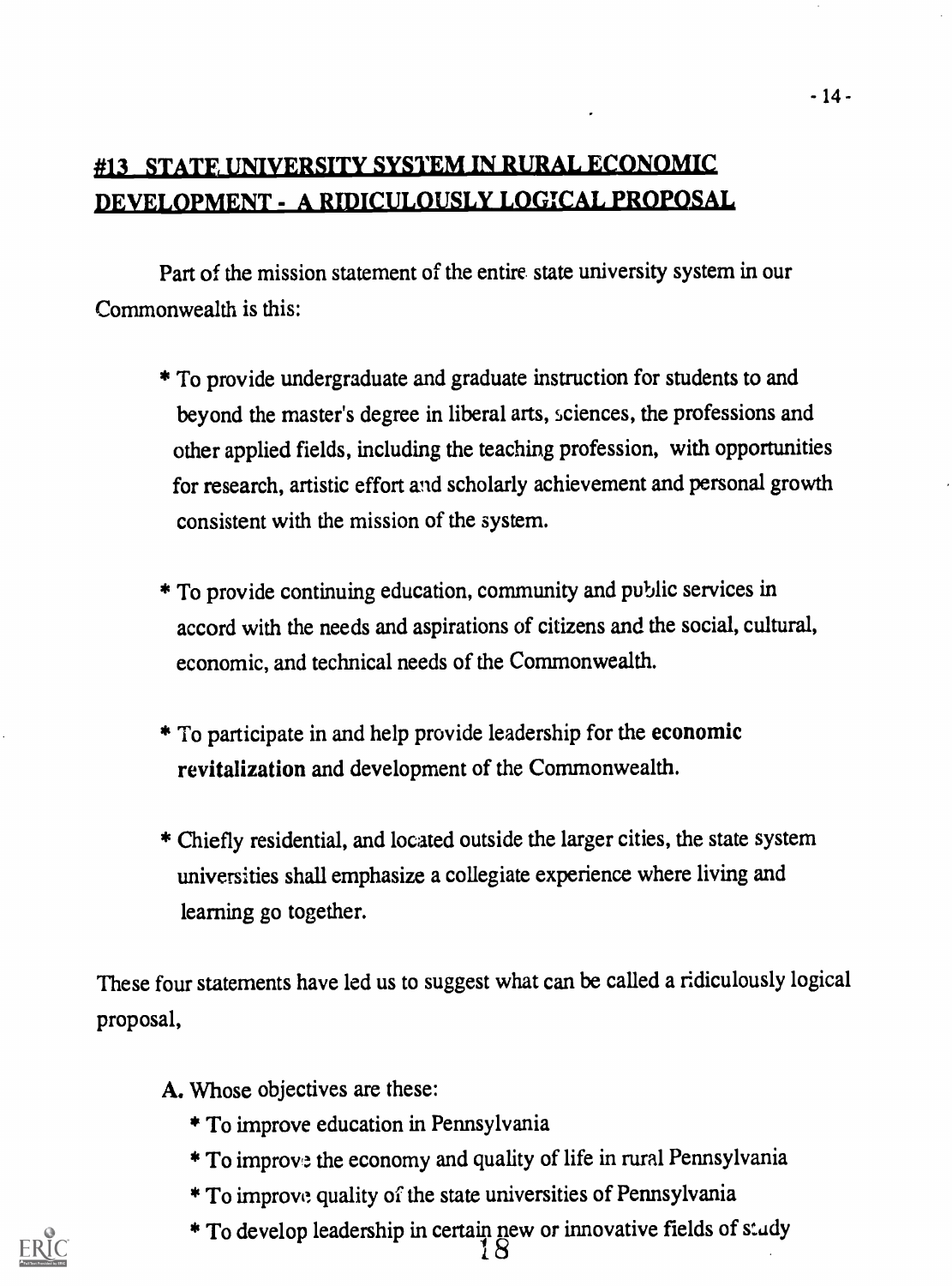#### B. Observations

- 1. Most state universities in Pennsylvania are in rural areas.
- 2. Most state universities in Pennsylvania are still training a significant portion of our state's future teachers, as well as current teachers, through master degree programs.
- 3. Each school has a long tradition in a particular field of study that is now undergoing major change.
- 4. Graduates of BS or MS programs are forced to go to the University of Pittsburgh, Temple or Penn State, or out of state to further their education in special fields.
- C. Suggested treatment for developing solutions to these stated needs are:
	- 1. Provide the state universities of Pennsylvania with capabilities to do basic and applied research.
	- 2. Provide the state universities of Pennsylvar<sub>d</sub>ia with the capability of delivering doctoral programs in the fields of study related to research programs.
- D. Examples

| Institution          | <b>Traditional Specialty</b> | <b>New Fields</b>   |
|----------------------|------------------------------|---------------------|
| <b>Slippery Rock</b> | Health & Phys. Ed.           | <b>Biomechanics</b> |
| Clarion              | <b>Rural Library Science</b> | Communications      |
|                      |                              | Info. Mgmt.         |
| California           | <b>Industrial Arts</b>       | Robotics            |

Other fields that can provide opportunities for research are rural studies, future studies, hazardous waste, coal alternative energy, etc.

E. By pursuing these direc tions, teachers, or future teachers, will be on the "cutting edge" rather that being "behind the times."

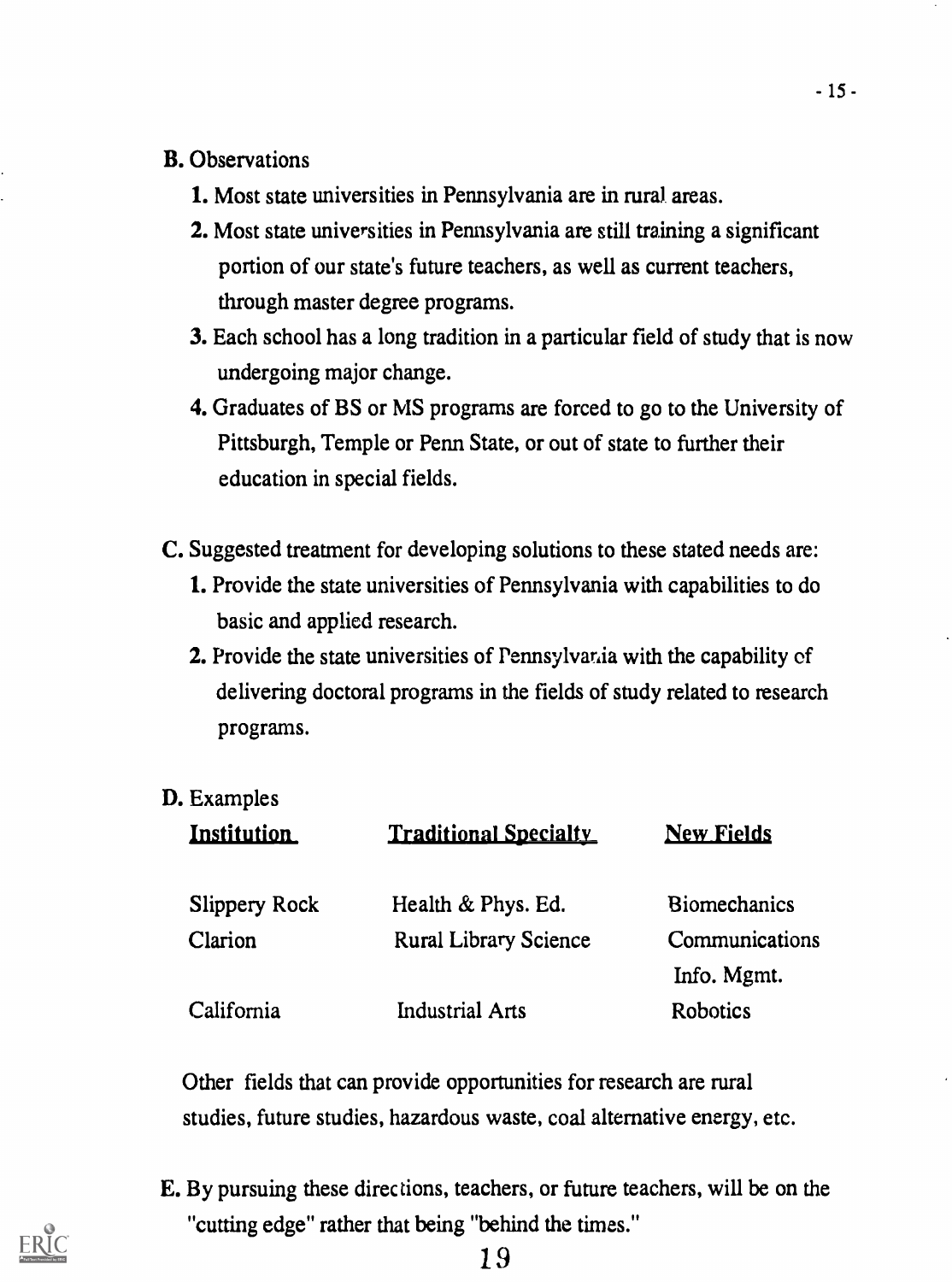$-16 -$ 

These research capabilities will produce offshoot community development and commercial enterprises that can revitalize rural economies.

The quality of the state universitites of Pennsylvania would improve significantly. They would be ignited by participation in intellectural and academic growth.

Our state can develop leadership in some of the new fields of study that are affecting our society.

We could develop special teacher education programs for our rural areas. We could give incentives for people to teach here. We must lessen the emphasis on programs which prepare kids for Lower Merion, North Allegheny, Wyomissing and start paying attention to Turkeyfoot Valley and the Sullivan County schools.

Our public schools would be the beneficiary of this new partnership between our universities and basic education. We must be cognizant that local leadership, innovative leadership, is the backbone of success stories coming out of rural schools. Given an even shot at excellence, rural schools have always come through  $\omega$  hen there has been: Community Involvement, Local Initiative and Innovative Leadership.

Since parmerships between industry and education is a current buzzword, let us emphasize that rural communifies invented the concept. Its beginnings nave their roots in the relationship between vocational agriculture and local rural schools.

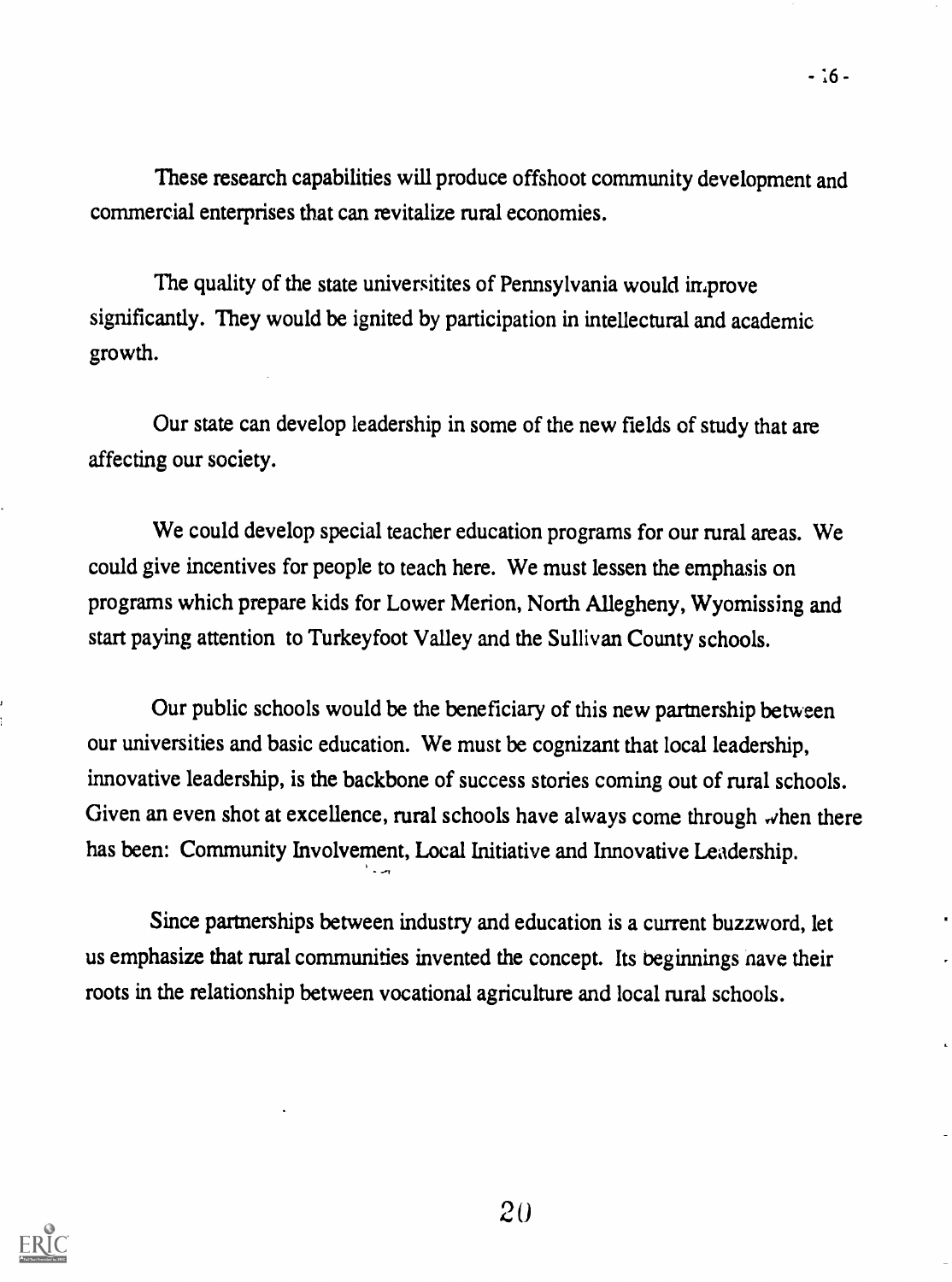### RENAISSANCE FUND FOR REVITALIZATION OF ECONOMICALLY DEPRESSED PENNSYLVANIA COUNTIES

#### I. WHAT IS THE PURPOSE

To develop a fund to support economic development enterprise in counties where unemployment is significantly above state averages. Grants will be given to specific organizations (below named) for the purpose of either creating jobs or improving infrastructure so that climate is improved for economic development. Counties and agencies who have not been availed of state government funds will be a priority.

#### II. WHO QUALIFIES

A. Organizations that exist within counties or groups of counties with the following profiles:

> 3% above the Pennsylvania Civilian Labor Force Unemployment Rate (seasonally adjusted) for the three full calendar years beginning with the 1989 - 90 fiscal year.

- B. Organizations eligible
	- 1. County Industrial Development Agencies
	- 2. County or Multicounty Tourism Bureaus
	- 3. County Water & Sewage Authorities
	- 4. State Universities
	- 5. Community Colleges
	- 6. Job Training Agencies (JTPA, Partnership Agencies)
	- 7. Municipalities (joint ventures preferred COGS)
	- 8. County Governments
	- 9. Vocational Technical Schools
	- 10. Regional Planning Units

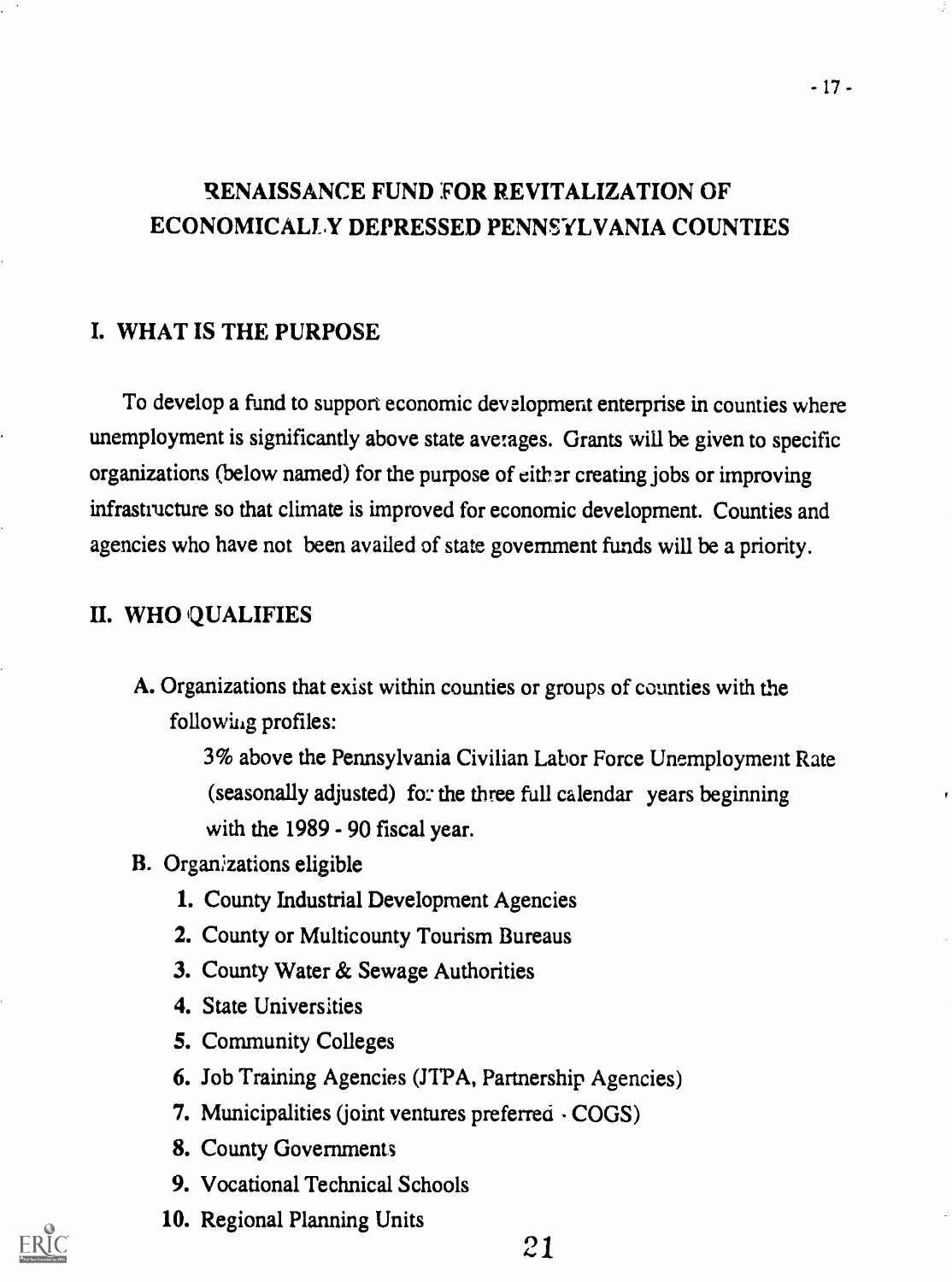### III. HOW DO YOU APPLY

- A. Get application from County Commissioners
- B. Application goes to Economic Development Partnership Board (or Department of Commerce)
- C. Decision is made every month at their board meeting
- D. Deadlines are monthly
- E. Format
	- 1. Identification of Agency
	- 2. Problem Statement
	- 3. Project Solution/Narrative
	- 4. How will this project create jobs/encourage economic development
	- 5. Project Budget
	- 6. Contact Person

### IV. WHO DECIDES

- A. The Economic Development Partnership Board or Department of Commerce (could be in the 6 regions).
- B. Done each month.
- C. Based on criteria (to be established) direct/indirect job creation.
- D. Joint ventures encourages, based on need/and merit of proposal (need 75% - merit 25%) Priority will be given to counties and agencies that do not have grants & loans from other governmental agencies.

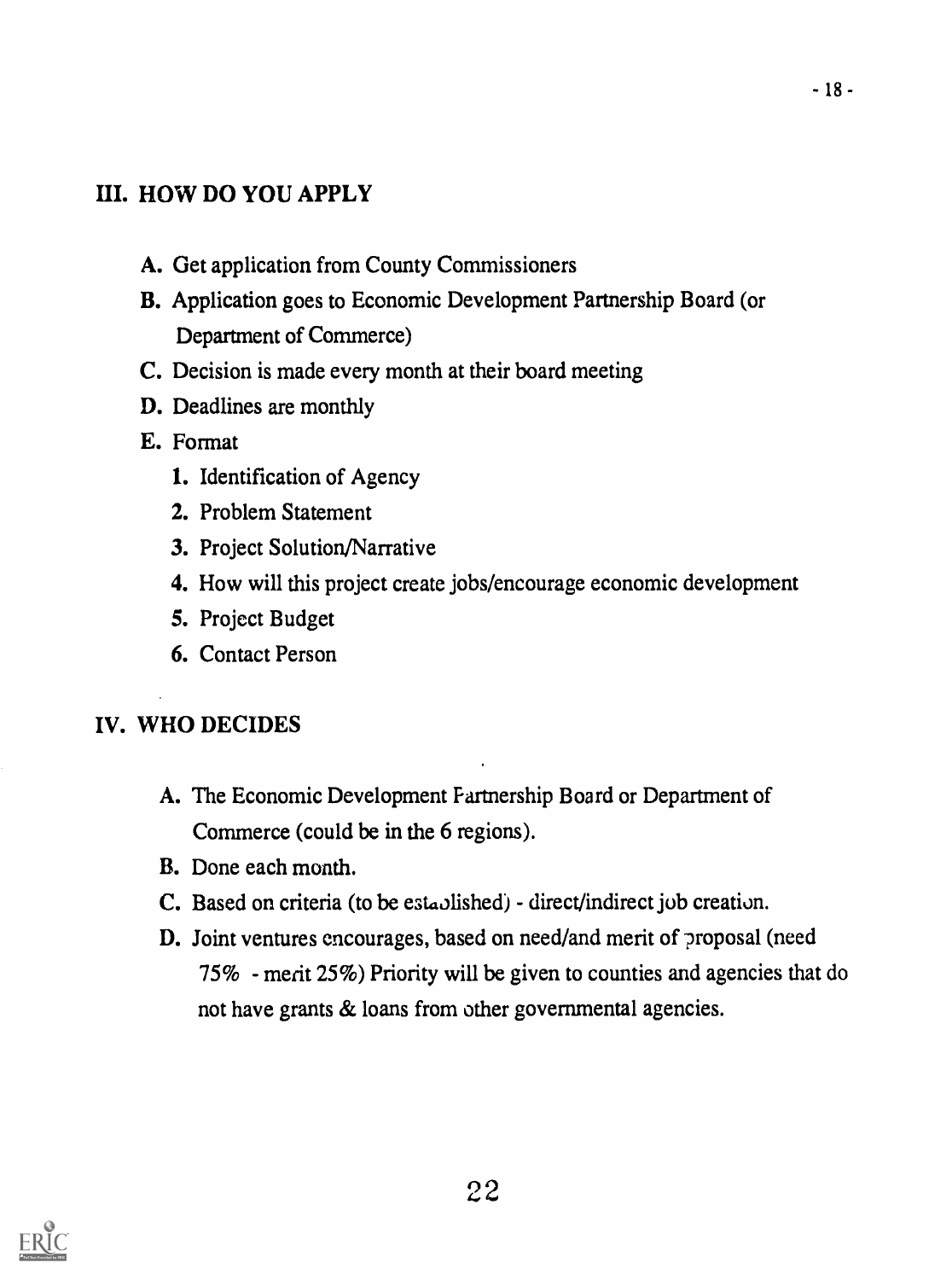### V. KINDS OF PROJECTS

- A. Feasibility studies for industry to locate in the county
- B. Feasibility studies for industry to expand in the county
- C. Infrastructure improvement roads, bridges, sewage, water, solid waste, telecommunications, utlitites
- D. Venture capital for startup companies, or expanding companies now in existence (could be interest free loan)
- E. Improvement of agricultural endeavors
- F. Tourism projects
- G. New equipment for job training purposes
- H. Outreach programs for industrial & commerical development

### VI. WHERE DOES MONEY COME TO?

Grants will come directly to above mentioned organizations

### VII. HOW MUCH MONEY?

\$175,000,000 each year for three years.

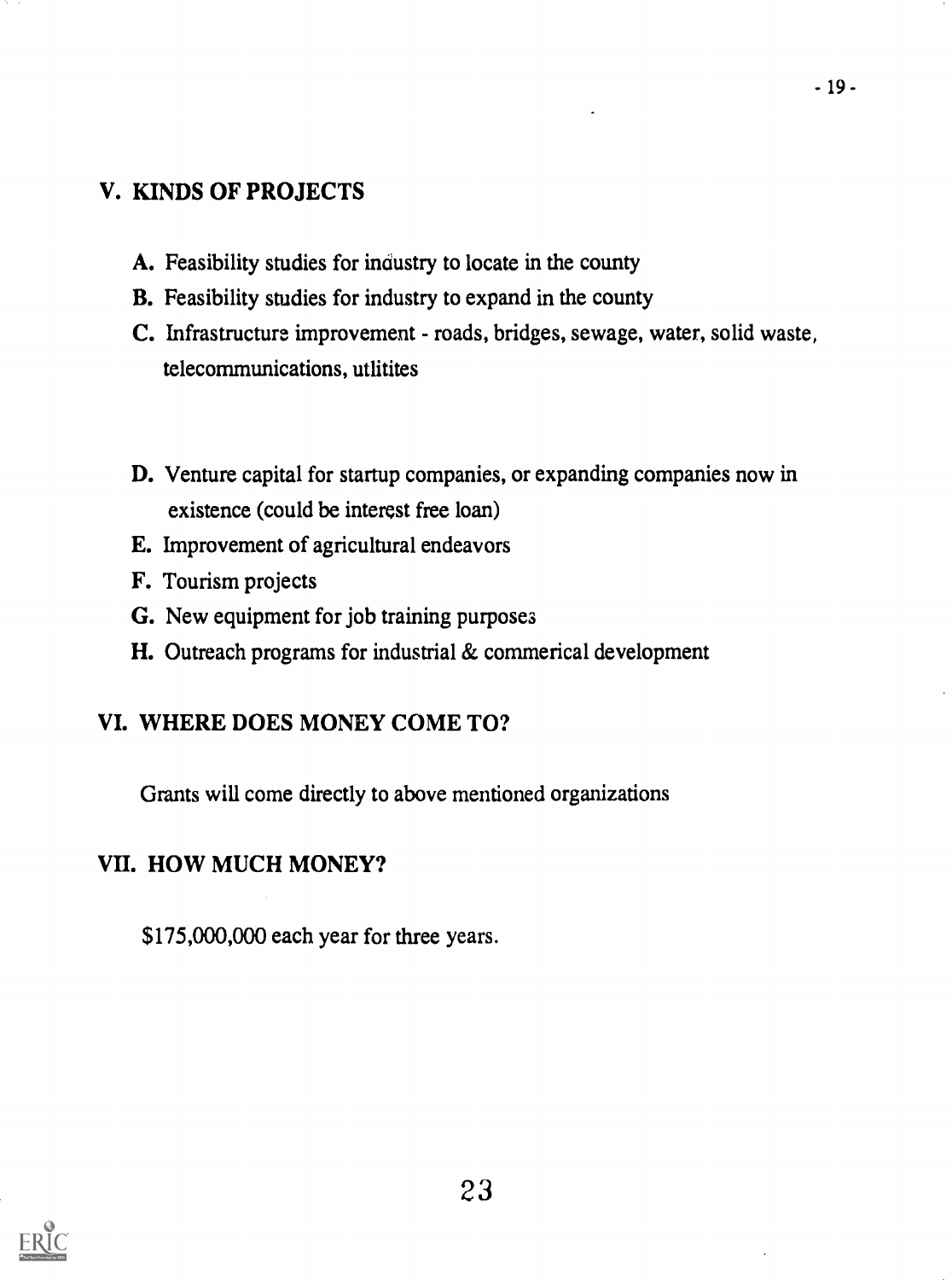#### **CONCLUSION**

Beyond the statistics, the lack of notoriety, the negative forces, where are we right now in rural Pennsylvania? We believe that we are at the beginning. We have the opportunity to do something worthwhile. Those of us in rural areas should get off the defensive one yard line and get on the offensive.

We are at a point where our problems are being recognized. For the sake of our people and especially our children, let us cooperate. Let us partner, let us work together. We in rural areas, can no longer be the lone rangers. "We will all hang together, or most assuredly we will hang separately."